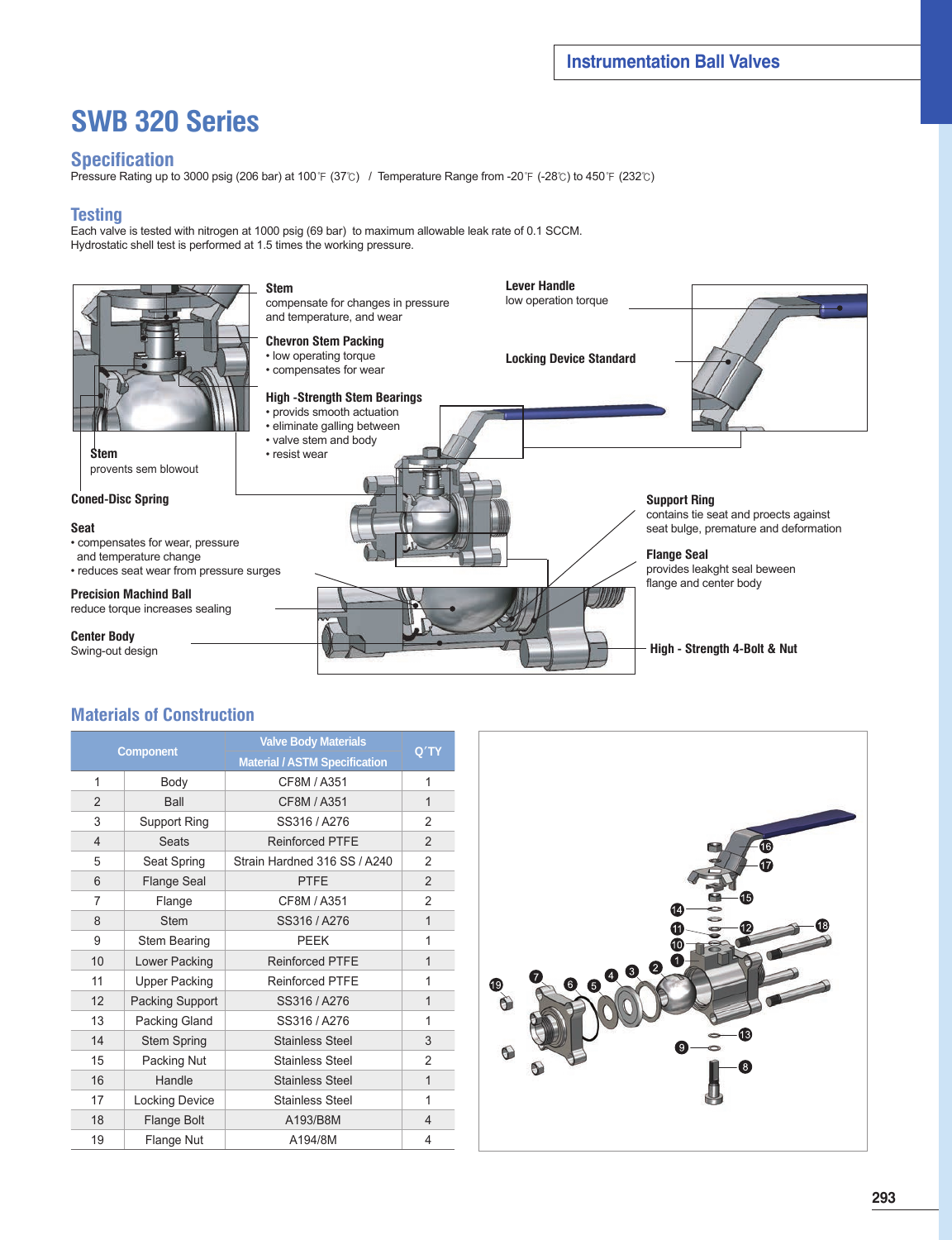## **Pressure/Temperature Rating**

#### **Reinforced PTFE Seats (R-PTFE) : Standard**

| <b>Series</b>  | <b>Pressure - Temperature Rating</b>       |                                    |  |  |  |  |  |  |
|----------------|--------------------------------------------|------------------------------------|--|--|--|--|--|--|
|                | Temperature $\mathcal{C}$ ( $\mathsf{F}$ ) | <b>Working Pressure psig (bar)</b> |  |  |  |  |  |  |
|                | -20 to 100 (-28 to 37)                     | 2200 (151)                         |  |  |  |  |  |  |
|                | 150 (65)                                   | 1850 (127)                         |  |  |  |  |  |  |
|                | 200 (93)                                   | 1500 (103)                         |  |  |  |  |  |  |
| <b>SWB 320</b> | 250 (121)                                  | 1150 (79.2)                        |  |  |  |  |  |  |
|                | 300 (148)                                  | 800 (55.1)                         |  |  |  |  |  |  |
|                | 350 (176)                                  | 560 (38.5)                         |  |  |  |  |  |  |
|                | 400 (204)                                  | 330 (22.7)                         |  |  |  |  |  |  |
|                | 450 (232)                                  | 100(6.8)                           |  |  |  |  |  |  |



#### **Carbon / Glass PTFE Seats : option**

| <b>Series</b>  | <b>Pressure - Temperature Rating</b> |                                    |  |  |  |  |  |  |
|----------------|--------------------------------------|------------------------------------|--|--|--|--|--|--|
|                | Temperature °C (°F)                  | <b>Working Pressure psig (bar)</b> |  |  |  |  |  |  |
|                | $-20$ to 100 ( $-28$ to 37)          | 2500 (172)                         |  |  |  |  |  |  |
|                | 150 (65)                             | 2430 (167)                         |  |  |  |  |  |  |
|                | 200 (93)                             | 1870 (128)                         |  |  |  |  |  |  |
| <b>SWB 320</b> | 250 (121)                            | 1620 (111)                         |  |  |  |  |  |  |
|                | 300 (148)                            | 1240 (85.4)                        |  |  |  |  |  |  |
|                | 350 (176)                            | 860 (59.2)                         |  |  |  |  |  |  |
|                | 400 (204)                            | 480 (33.0)                         |  |  |  |  |  |  |
|                | 450 (232)                            | 100(6.8)                           |  |  |  |  |  |  |



To order option item, add C to the end of ordering number.

#### **PEEK Seats : option**

| <b>Series</b>  | <b>Pressure - Temperature Rating</b>   |                                    |  |  |  |  |  |  |
|----------------|----------------------------------------|------------------------------------|--|--|--|--|--|--|
|                | Temperature $\degree$ C ( $\degree$ F) | <b>Working Pressure psig (bar)</b> |  |  |  |  |  |  |
|                | -20 to 100 (-28 to 37)                 | 3000 (206)                         |  |  |  |  |  |  |
|                | 150 (65)                               | 2420 (166)                         |  |  |  |  |  |  |
|                | 200 (93)                               | 1870 (128)                         |  |  |  |  |  |  |
| <b>SWB 320</b> | 250 (121)                              | 1770 (121)                         |  |  |  |  |  |  |
|                | 300 (148)                              | 1600 (110)                         |  |  |  |  |  |  |
|                | 350 (176)                              | 1430 (98.5)                        |  |  |  |  |  |  |
|                | 400 (204)                              | 1260 (86.8)                        |  |  |  |  |  |  |
|                | 450 (232)                              | 800 (55.1)                         |  |  |  |  |  |  |

To order option item, add P to the end of ordering number.

#### **Virgin PTFE Seats : option**

| <b>Series</b>  | <b>Pressure - Temperature Rating</b>        |                                    |  |  |  |  |  |  |
|----------------|---------------------------------------------|------------------------------------|--|--|--|--|--|--|
|                | Temperature $\mathcal{C}$ ( $\mathcal{F}$ ) | <b>Working Pressure psig (bar)</b> |  |  |  |  |  |  |
|                | -20 to 100 (-28 to 37)                      | 1500 (103)                         |  |  |  |  |  |  |
|                | 150 (65)                                    | 1500 (103)                         |  |  |  |  |  |  |
|                | 200 (93)                                    | 1500 (103)                         |  |  |  |  |  |  |
| <b>SWB 320</b> | 250 (121)                                   | 1150 (79.2)                        |  |  |  |  |  |  |
|                | 300 (148)                                   | 800 (55.1)                         |  |  |  |  |  |  |
|                | 350 (176)                                   | 560 (38.5)                         |  |  |  |  |  |  |
|                | 400 (204)                                   | 330 (22.7)                         |  |  |  |  |  |  |
|                | 450 (232)                                   | 100(6.8)                           |  |  |  |  |  |  |

To order option item, add V to the end of ordering number.



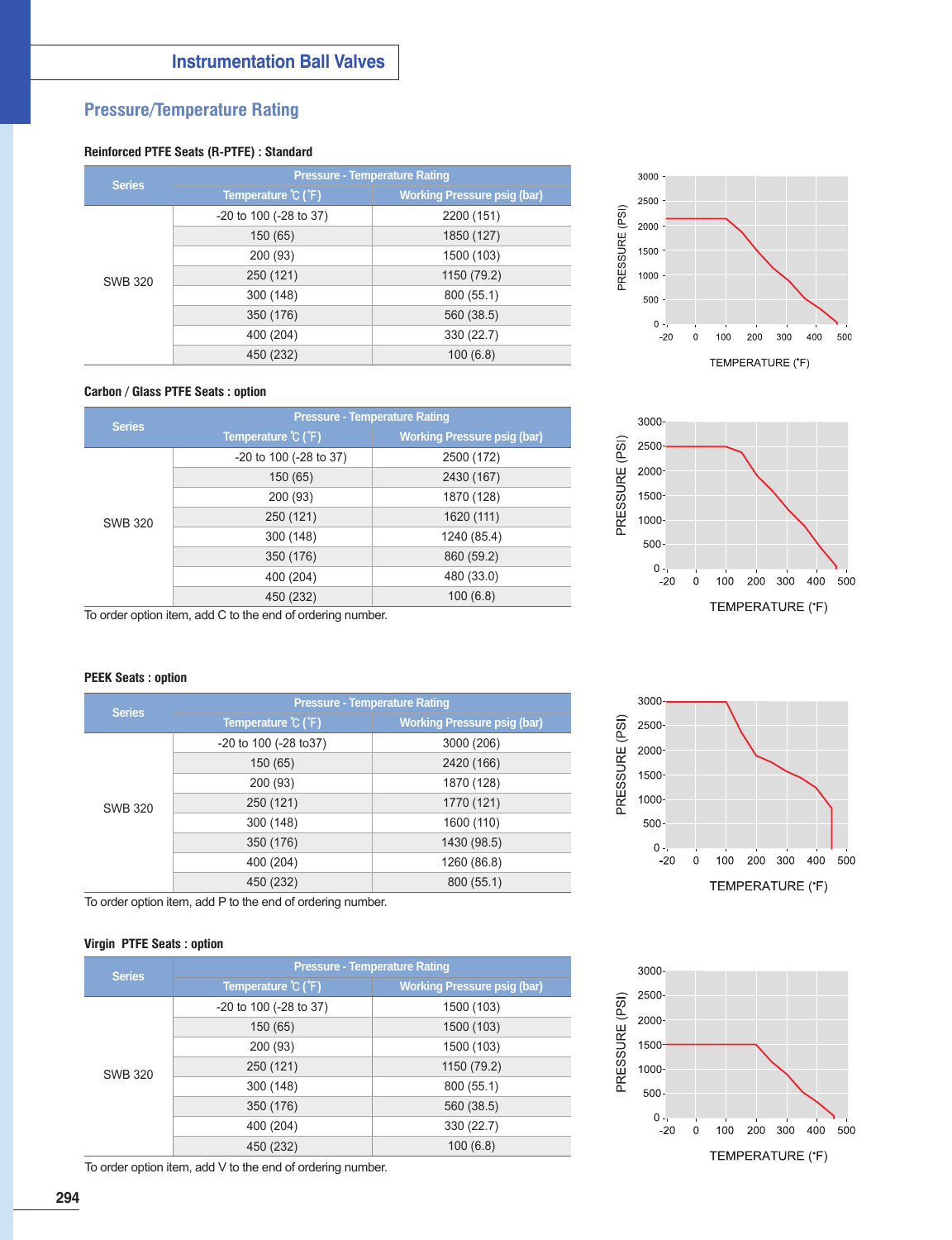## **Table of Dimensions**



## **SUPERLOK Tube End Connection**



| <b>Part Number</b> |                 | <b>Orifice</b> | Cv   | <b>End Connection</b> | <b>Dimension</b> |      |       |       |       |      |       |
|--------------------|-----------------|----------------|------|-----------------------|------------------|------|-------|-------|-------|------|-------|
|                    |                 | in.(mm)        |      |                       | A                | B    | C.    | D     | E.    | F    | н     |
|                    | S <sub>4</sub>  | 0.188(4.8)     | 1.2  | 1/4" Superlok         |                  |      |       |       |       |      |       |
|                    | S <sub>6</sub>  | 0.281(7.1)     | 3.8  | 3/8" Superlok         |                  |      |       |       |       |      |       |
| SWB3201            | S6M             | 0.188(4.8)     | 1.2  | 6mm Superlok          | 47.7             | 33.0 | 80.8  | 40.40 | 16.75 | 31.8 | 57.2  |
|                    | S8M             | 0.250(6.4)     | 2.5  | 8mm Superlok          |                  |      |       |       |       |      |       |
|                    | <b>S10M</b>     | 0.281(7.1)     | 3.8  | 10mm Superlok         |                  |      |       |       |       |      |       |
|                    | S <sub>8</sub>  | 0.411(10.4)    | 7.5  | 1/2" Superlok         |                  |      |       | 51.90 | 22.25 | 44.2 |       |
| SWB3202            | S <sub>12</sub> | 0.516(13.1)    | 13.6 | 3/4" Superlok         | 64.8             | 44.5 | 103.8 |       |       |      | 111.0 |
|                    | <b>S12M</b>     | 0.411(10.4)    | 7.5  | 12mm Superlok         |                  |      |       |       |       |      |       |
|                    | S <sub>16</sub> |                |      | 1" Superlok           |                  |      |       |       | 31.0  | 61.9 |       |
| SWB3203            | <b>S25M</b>     | 0.875(22.2)    | 40.0 | 25mm Superlok         | 79.0             | 62.0 | 136.7 | 68.35 |       |      | 149.4 |
| SWB3204            | S24             | 1.250(31.8)    | 100  | 1-1/2" Superlok       | 102.0            | 77.7 | 192.6 | 96.3  | 38.9  | 79.8 | 232.0 |
| SWB3205            | S32             | 1.500(38.1)    | 130  | 2" Superlok           | 106.0            | 88.1 | 252.0 | 126.0 | 44.2  | 85.3 | 232.0 |



## **Female Pipe Thread End Connections**

|             | H                                 |  |
|-------------|-----------------------------------|--|
| ◁<br>Щ<br>Ш | <b>ESUPERION</b><br>$\Omega$<br>D |  |
|             | C                                 |  |

| <b>Part Number</b> |                  | <b>Orifice</b> |      |                       | <b>Dimension</b> |      |              |       |       |      |       |  |  |
|--------------------|------------------|----------------|------|-----------------------|------------------|------|--------------|-------|-------|------|-------|--|--|
|                    |                  | in.(mm)        | Cv   | <b>End Connection</b> | A)               | B    | $\mathbf{C}$ | D     | E.    | F    | н     |  |  |
|                    | F <sub>2N</sub>  |                |      | 1/8" Female NPT       |                  |      |              |       |       |      |       |  |  |
| SWB3201            | F <sub>4</sub> N | 0.281(7.1)     | 3.8  | 1/4" Female NPT       | 47.7             | 33.0 | 55.4         | 27.70 | 16.75 | 31.8 | 57.2  |  |  |
|                    | F4R              |                |      | 1/4" Female PT        |                  |      |              |       |       |      |       |  |  |
| SWB3202            | F6N              |                |      | 3/8" Female NPT       |                  | 44.5 | 68.9         | 34.45 | 22.25 | 44.2 |       |  |  |
|                    | F <sub>8N</sub>  | 0.516(13.1)    | 12.0 | 1/2" Female NPT       | 64.8             |      |              |       |       |      | 111.0 |  |  |
|                    | F <sub>8</sub> R |                |      | 1/2" Female PT        |                  |      |              |       |       |      |       |  |  |
|                    | <b>F12N</b>      | 0.875(22.2)    | 40.0 | 3/4" Female NPT       | 79.0             | 62.0 |              | 46.0  | 31.0  |      |       |  |  |
|                    | <b>F16N</b>      |                |      | 1" Female NPT         |                  |      | 92.0         |       |       |      | 149.4 |  |  |
| SWB3203            | <b>F12R</b>      |                |      | 3/4" Female PT        |                  |      |              |       |       | 61.9 |       |  |  |
|                    | <b>F16R</b>      |                |      | 1" Female PT          |                  |      |              |       |       |      |       |  |  |
|                    | <b>F20N</b>      |                | 90   | 1-1/4 " Female NPT    |                  |      |              | 55.6  | 38.9  |      |       |  |  |
| SWB3204            | <b>F24N</b>      | 1.250(31.8)    |      | 1-1/2" Female NPT     | 102.0            | 77.7 | 112.2        |       |       | 79.8 | 232.0 |  |  |
|                    | <b>F24R</b>      |                | 100  | 1-1/2" Female PT      |                  |      |              |       |       |      |       |  |  |
|                    | F32N             |                |      | 2" Female NPT         |                  |      |              | 62.7  | 44.2  | 85.3 | 232.0 |  |  |
| SWB3205            | <b>F32R</b>      | 1.500(38.1)    | 130  | 2" Female PT          | 106.0            | 88.1 | 125.4        |       |       |      |       |  |  |

• All dimensions in millimeters unless specified as "inch". Dimension are for reference only, subject to change.